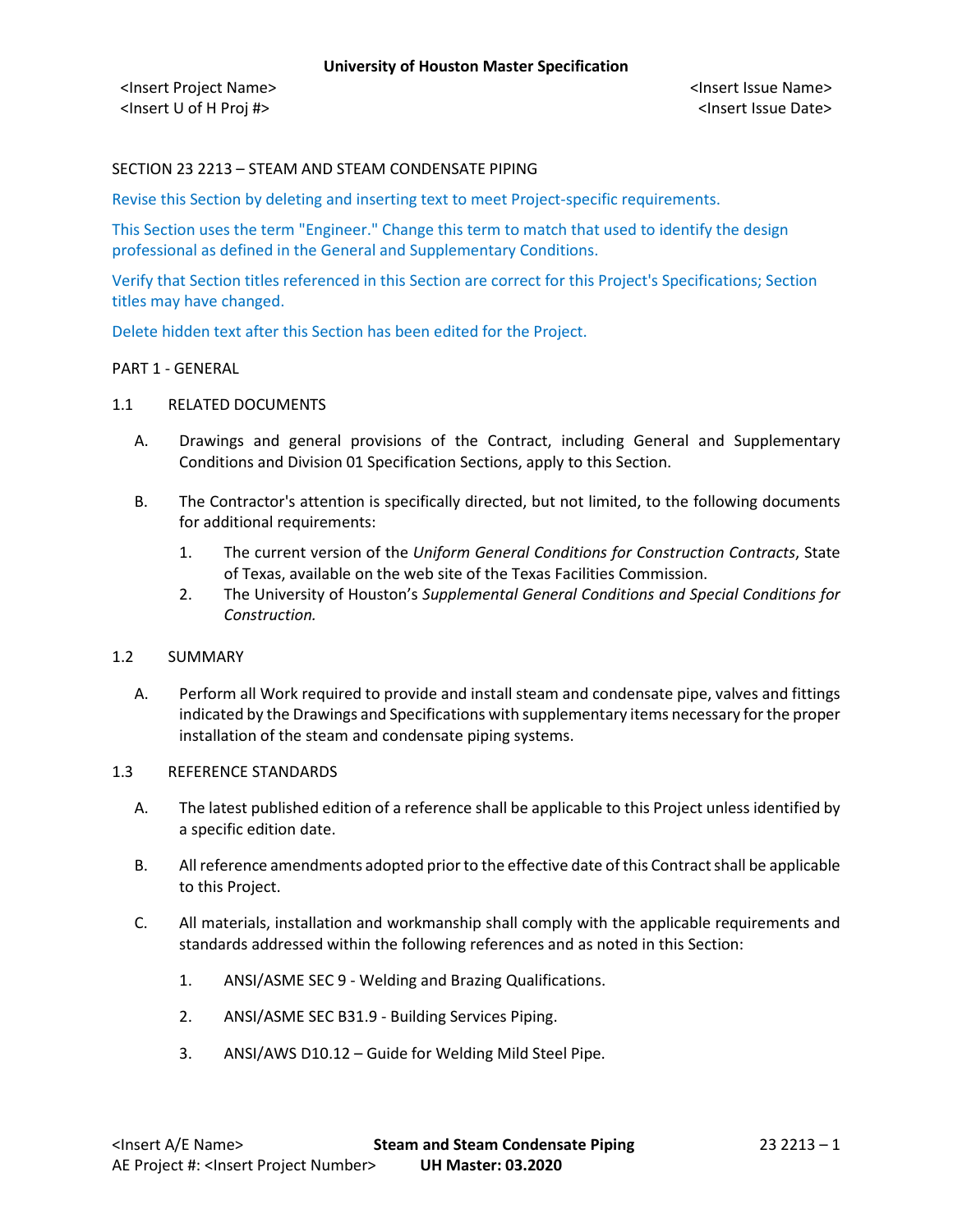<Insert Project Name> <Insert Issue Name> <Insert U of H Proj #> <Insert Issue Date>

- 4. ASTM A234 Pipe Fittings of Wrought Carbon Steel and Alloy Steel for Moderate and High Temperature Service.
- 1.4 QUALITY ASSURANCE
	- A. Valve manufacturer's name and pressure rating shall be marked on valve body.
	- B. All valves of the same type shall be provided from same manufacturer.
	- C. All fittings of the same type (threaded or welding) shall be provided from same manufacturer.
	- D. All flanges shall be from same manufacturer.
	- E. Welding Materials and Procedures: Conform to Chapter V, ANSI/ASME SEC B31.9 and applicable state labor regulations.
	- F. Welders Certification: In accordance with ANSI/AWS D10.12.

### 1.5 SUBMITTALS

- A. Product Data:
	- 1. Include data on pipe materials, pipe fittings, valves, and accessories.
- B. Documents:
	- 1. Include welder's certification of compliance with ANSI/AWS D10.12 and ANSI/ASME B31.9.
	- 2. Submittal data for all fittings and flanges shall include a letter signed by an official of the manufacturing company certifying compliance with these Specifications.

### PART 2 - PRODUCTS

- 2.1 GENERAL
	- A. All materials shall meet or exceed all applicable referenced standards, federal, state and local requirements, and conform to codes and ordinances of authorities having jurisdiction.
	- B. Wall, Floor and Ceiling Plates:
		- 1. Provide chrome-plated brass floor and ceiling plates.
	- C. Piping System Classification:
		- 1. Piping systems designed for steam pressure below 25 psig are low-pressure steam systems. Piping systems designed for steam pressures from 25 psig up to and including 125 psig are medium-pressure steam. Systems 126 psig and above are high-pressure steam.
		- 2. Distribution piping complying with Thermal Energy Cooperative (TECO) requirements is considered high-pressure steam.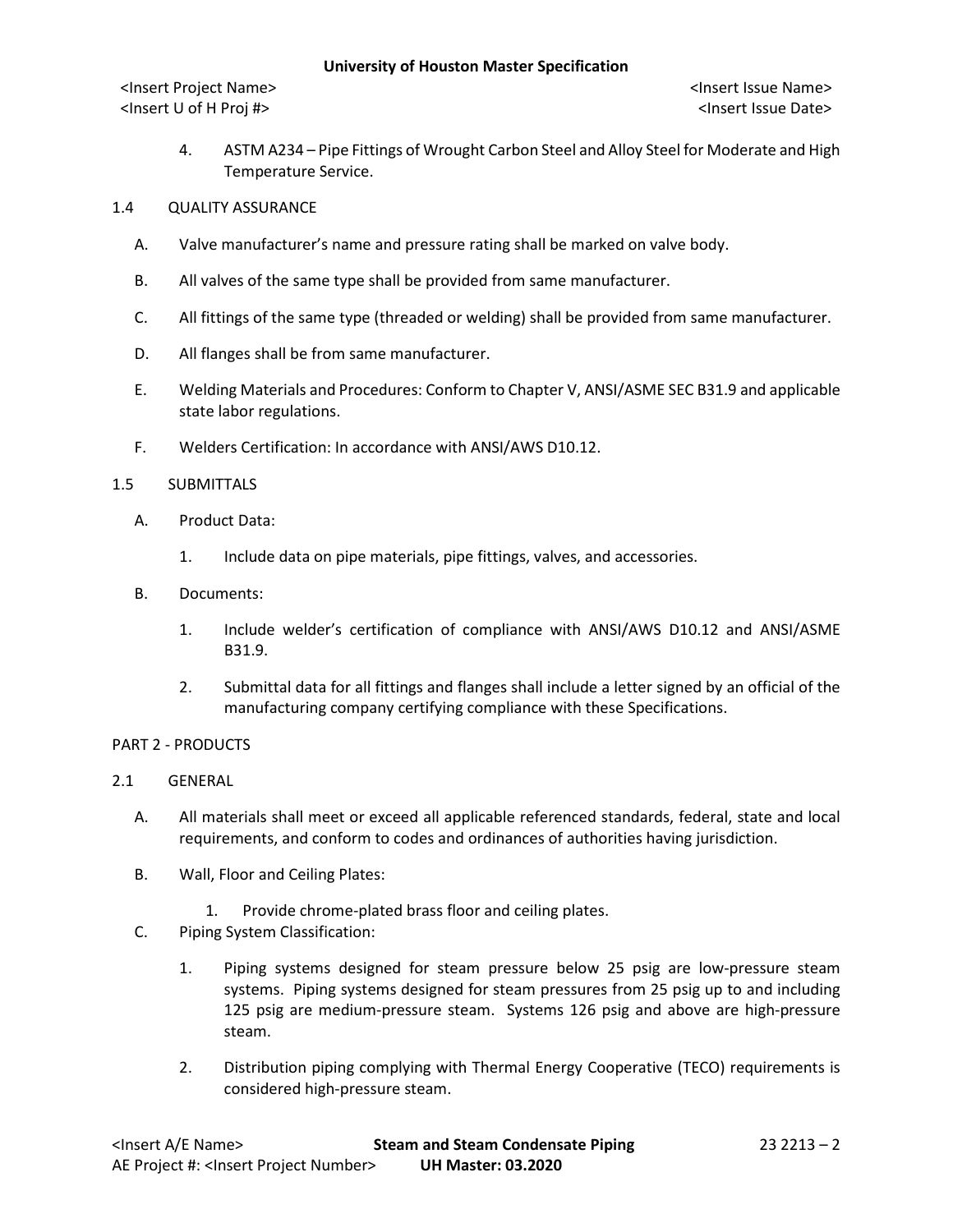- D. Piping Materials:
	- 1. Sizes as scheduled and shown on the Drawings are nominal pipe sizes unless otherwise indicated.
	- 2. All pipe and fittings shall be manufactured by a domestic company.
	- 3. All brass and bronze piping components shall have no more than 15 percent zinc content.
- E. Threaded Fittings:
	- 1. All threaded fittings shall be USA factory made wrought carbon or alloy steel threaded fittings conforming to ASTM A234 or malleable iron threaded fittings conforming to ASME/ANSI B16.3.
	- 2. Manufacturers: Grinnell, Tube Turn, Weld Bend Hackney, Taylor Forge, Ladish Company.
	- 3. Each fitting shall be stamped as specified by ANSI B16.3.
- F. Welded Fittings:
	- 1. All weld fittings shall be USA factory made wrought carbon steel, butt welded fittings conforming to ASTM A234 or ASME B16.9.
	- 2. Manufacturers: Grinnell, Tube Turn, Weld Burn Hackney, Taylor Forge, Ladish Company.
	- 3. Each fitting shall be stamped as specified by ANSI B31.9.
- G. Flanges:
	- 1. All 150 lb. and 300 lb. ANSI flanges shall be weld neck and shall be domestically manufactured, forged carbon steel, conforming to ANSI B16.5 and ASTM A1-191 Grade I or II or A-105 as made by Tube Turn, Hackney or Ladish Company. Slip on flanges shall not be used. Complete test reports may be required for any fitting selected at random.
	- 2. Flanges shall have the manufacturer's trademark permanently identified in accordance with MSS SP-25.
	- 3. Bolts used shall be carbon steel bolts with semi-finished hexagon nuts of American Standard Heavy dimensions. All-thread rods are not an acceptable substitute for flange bolts. Bolts shall have a tensile strength of 60,000 psi and an elastic limit of 30,000 psi.
	- 4. All flanges shall have gaskets. Place gasket between flanges of flanged joints. Gaskets shall fit within the bolt circle on raised face flanges and shall be full face on flat face flanges.
- H. Gaskets:
	- 1. Gaskets shall be placed between the flanges of all flange joints. Such gaskets shall be ring form gaskets fitting within the bolt circle of their respective flanges.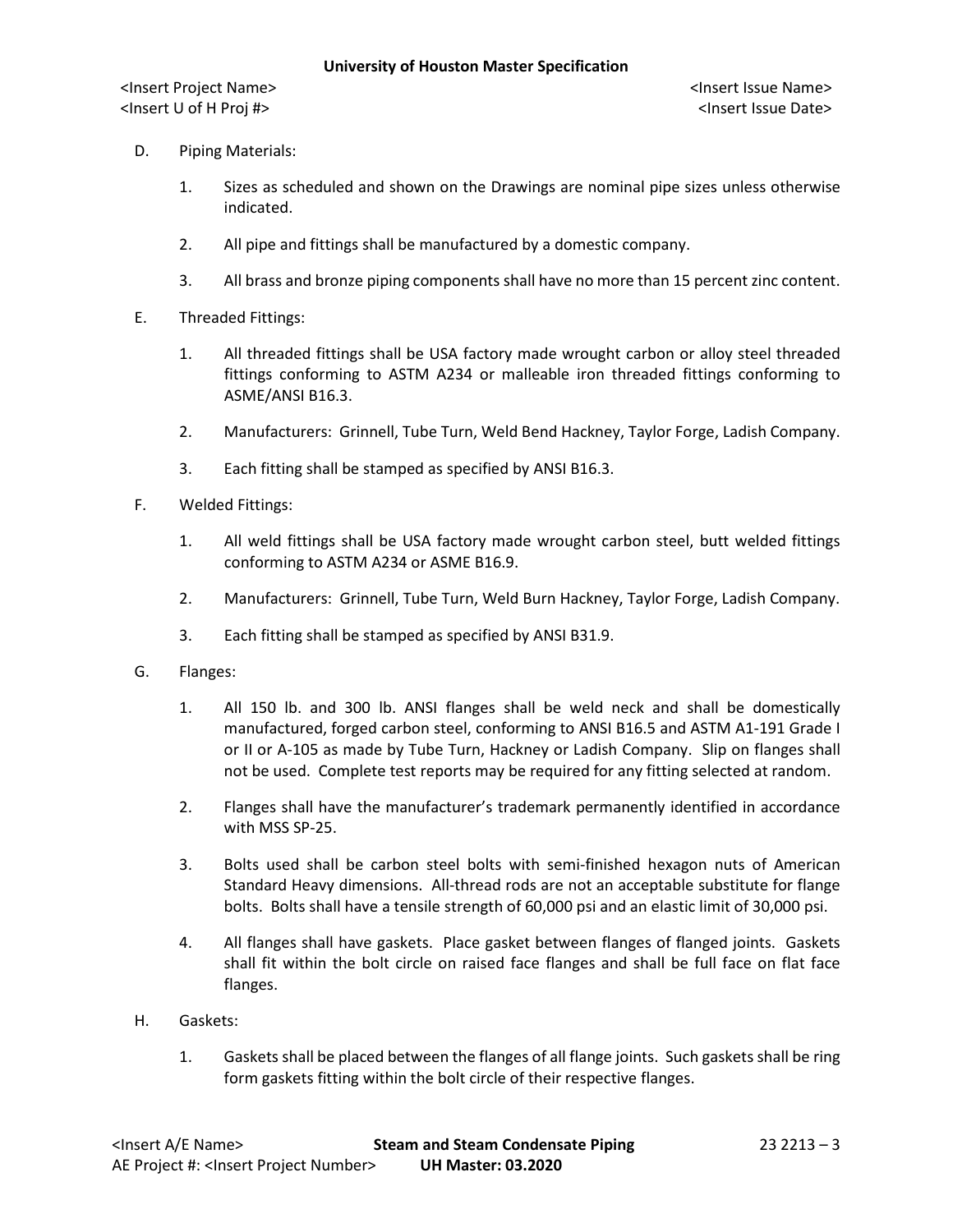- 2. All gaskets used on steam system shall be Flexitallic Style CG, AP1061 spiral wound 30455 with Grafoil fill as manufactured by Garlock or approved equal, regardless of pipe size and pressure.
- 3. The inside diameter of such gaskets shall conform to the nominal pipe size and the outside diameter shall be such that the gasket extends outward to the studs or bolts employed in the flanged joint.
- 2.2 PIPE
	- A. High Pressure Steam and Trapped Condensate Piping:
		- 1. Pipe 2 inches and smaller: Carbon steel, ASTM A53, Grade B, seamless, Schedule 80.
			- a. Fittings: Forged steel, ASTM A105, socket weld, 300 lb.
			- b. Joints: Socket weld.
			- c. Unions: Forged steel, ASTM A105, socket weld, 3000 lb., stainless steel seats.
			- d. Gaskets: Flexitallic Style CG, API 601 spiral wound 304SS with Grafoil Fill or accepted substitution.
			- e. Cathodic Protection Gaskets: 1/16 inch thick Sealon by Ameriflex. Specify OD and ID of pipe and flanges. Bolt holes to be ¼ inch oversized.
		- 2. Pipe 2-1/2 inches and larger: Carbon steel, ASTM A53, Grade B, seamless; standard weight for steam, Schedule 80 for condensate.
			- a. Fittings: Carbon steel, ASTM A234 WPB, seamless welding fittings, standard weight for steam, Schedule 80 for condensate.
			- b. Joints: Butt weld.
			- c. Flanges: 300 lb., ANSI forged carbon steel, ASTM A181 Class 70, weld neck raised face.
			- d. Gaskets: Flexitallic Style CG, API 601 spiral wound 304SS with Grafoil Fill or accepted substitution.
			- e. Cathodic Protection Gaskets: 1/8 inch thick Sealon by Ameriflex. Specify OD and ID of pipe and flanges. Bolt holes to be ¼ inch oversized.
	- B. Medium Pressure Steam and Trapped Condensate Piping:
		- 1. Pipe 2 inches and smaller: Carbon steel, ASTM A53, Grade B, seamless, Schedule 80.
			- a. Fittings: 125 lb., cast iron, screwed, conforming to ANSI B16.4. Thread-o-lets may be used when the branch line is 1/3 the main size or less.
			- b. Joints: Screwed.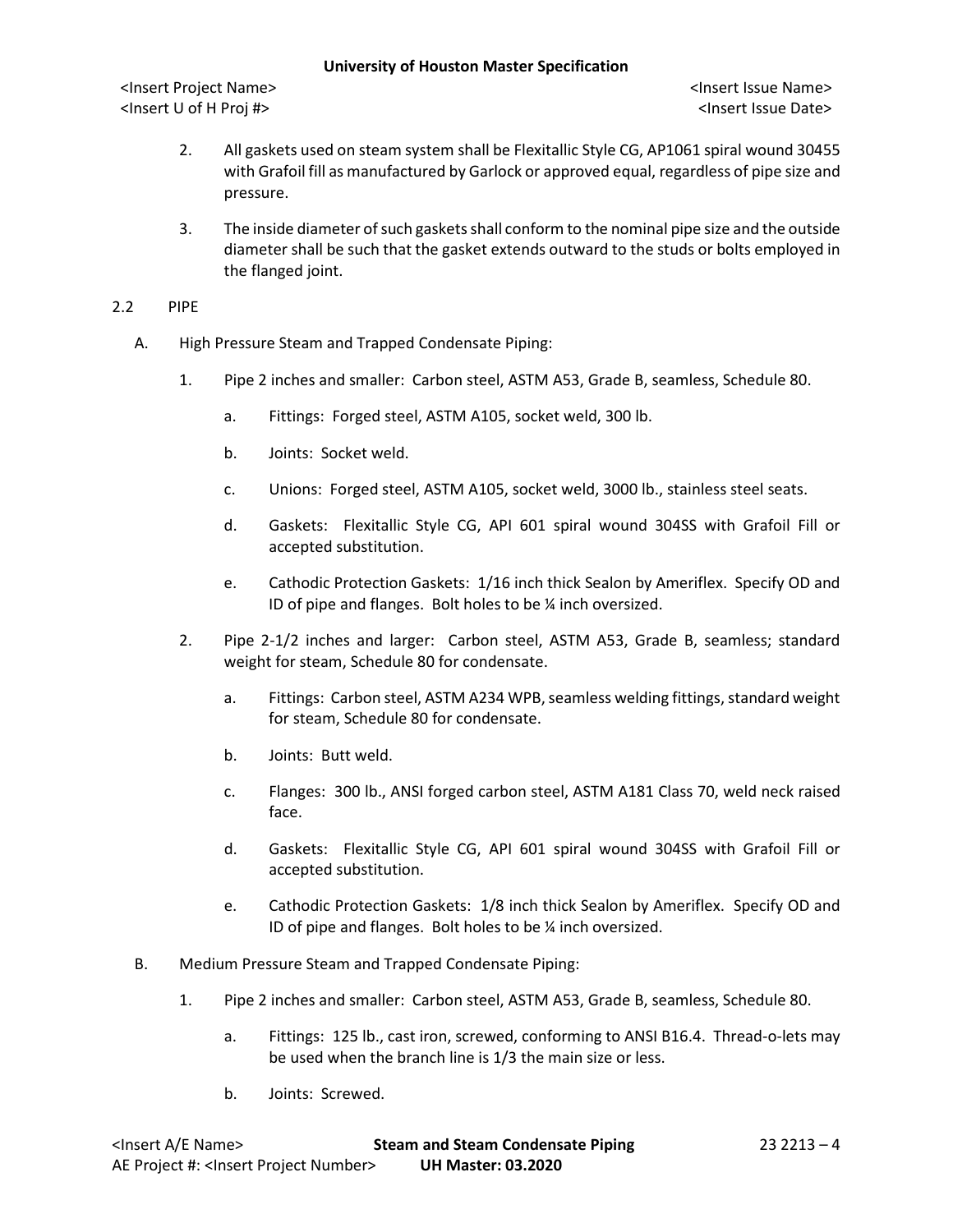<Insert U of H Proj #> <Insert Issue Date>

- c. Unions: Class 300 malleable iron.
- 2. Pipe 2-1/2 inches and larger: Carbon steel, ASTM A53, Grade B, seamless, standard weight for steam, Schedule 80 for condensate.
	- a. Fittings: ASTM A234, Grade WPB, ANSI B16.9; butt welding type, standard weight for steam, Schedule 80 for trapped condensate. Thread-o-lets may be used when the branch line is one-third the main size or less.
	- b. Joints: Butt weld.
	- c. Flanges: Class 150, ANSI B16.5, forged carbon steel, raised face. Materials in accord with ASTM A105, Grade II weld neck.
- C. Low Pressure Steam and Trapped Condensate Piping:
	- 1. Pipe 2 inches and smaller: Carbon steel, ASTM A53, Grade B seamless, Schedule 40 for steam, Schedule 80 for condensate.
		- a. Fittings: 125 pound black cast iron. Thread-o-lets may be used when the branch line is one-third the main size or less.
		- b. Joints: Threaded.
		- c. Unions: Class 300 malleable iron.
	- 2. Pipe 2-1/2 inches and larger: Carbon steel, ASTM A53, Grade B, seamless, standard weight for steam, Schedule 80 for condensate.
		- a. Fittings: Butt weld, conforming to ASTM A234, Grade WPB, ANSI B16.9, standard weight for steam, Schedule 80 for trapped condensate.
		- b. Joints: Butt weld.
		- c. Flanges: Class 150, ANSI B16.5, forged steel, raised face. Materials in accord with ASTM A105, Grade II, weld neck.
- D. Condensate Piping (Building) Return and Pumped Return:
	- 1. All piping shall be extra strong black steel piping.
	- 2. Fittings on piping 2-1/2 inches and larger shall be extra heavy butt welding type. Flanges shall be 150 lb. welding neck type. Extra strong Weld-o-lets, Thread-o-lets or shaped nipples may be used only when takeoff is one-third or less nominal size of main.
	- 3. Screwed fittings around traps and for piping 2 inches and smaller shall be 125 lb. black cast iron (300 lb. for unions).
- E. Condensate and Pumped Return Piping:
	- 1. Pipe 2 inches and smaller: Carbon steel, ASTM A53, Grade B, seamless, Schedule 80.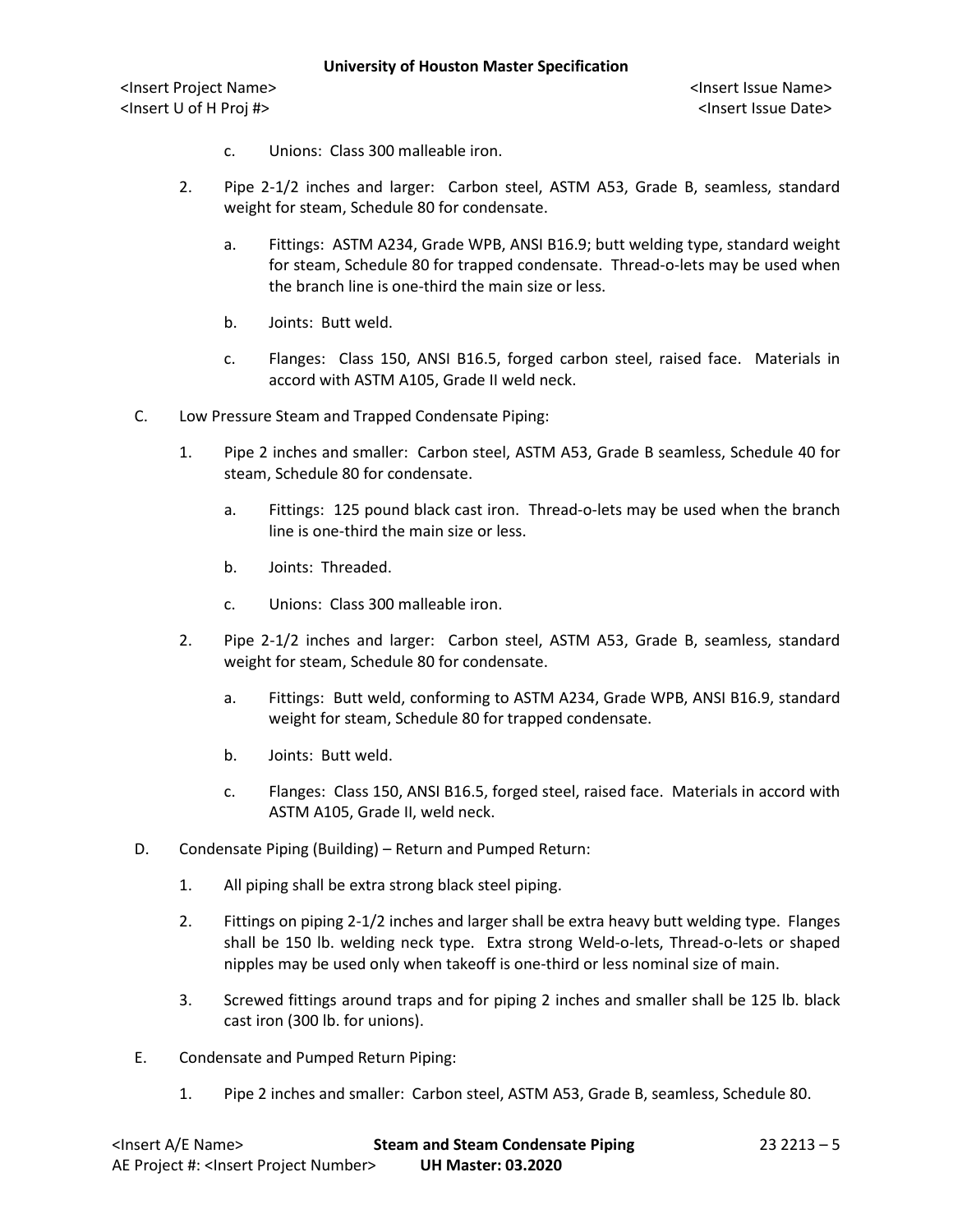- a. Fittings: Forged steel, ASTM A105, socket weld.
- b. Joints: Socket weld.
- c. Flanges: 150 lb. ANSI forged carbon steel, ASTM A181, Class 70, socket weld with Flexitallic Style CG Gasket, API 601 spiral wound 304SS with Grafoil Fill or accepted substitution.
- d. Cathodic Protection Gaskets: 1/8 inch thick Sealon by Ameriflex. Specify outside diameter (OD) and inside diameter (ID) of pipe and flanges. Bolt holes to be ¼ inch oversized.
- 2. Pipe 2-1/2 inches and larger: Carbon steel, ASTM A53, Grade B, seamless, Schedule 80.
	- a. Fittings: 150 lb. ANSI, forged carbon steel, ASTM A181, Class 70, weld neck.
	- b. Joints: Butt weld, beveled.
	- c. Flanges: 150 lb. ANSI, forged carbon steel, ASTM A 181, Class 70, weld neck with Flexitallic Style CG gasket, API 601 sprial wound 304SS with Grafoil Fill or accepted substitution.
	- d. Cathodic Protection Gaskets: Ameriflex. Specify OD and ID of pipe and flanges. Bolt holes to be ¼ inch oversized.
- F. Low and Medium Pressure Clean Untreated Steam (304 Stainless Steel):
	- 1. Pipe 2 inches and smaller: ASTM A312, TP 304, Schedule 40, seamless stainless steel.
		- a. Fittings: ASTM A182, Gr. F304, ANSI B16.11, 3000 lb. socket-weld.
		- b. Unions: 3000 lb socket-weld, stainless steel ground joint.
	- 2. Pipe 2-1/2 inches and larger: ASTM A312, TP 304, Schedule 40, seamless stainless steel.
		- a. Fittings: ASTM A403, Gr. WP304/ANSI 16.9, Butt-weld.
		- b. Unions: None
		- c. Flanges: ASTM A182, Gr. F304, ANSI B16.5, 150 lb. standard with 1/16 inch raised face, serrated face finish and welding neck.
		- d. Bolts: Stud bolts, ASTM A193, Gr. B7.
		- e. Nuts: ASTM A194, Gr. 2H.
- G. Equipment Drain Piping:
	- 1. All factory fabricated or field erected steam equipment or apparatus that require drains shall be connected with adequately sloped drain line routed to a floor drain.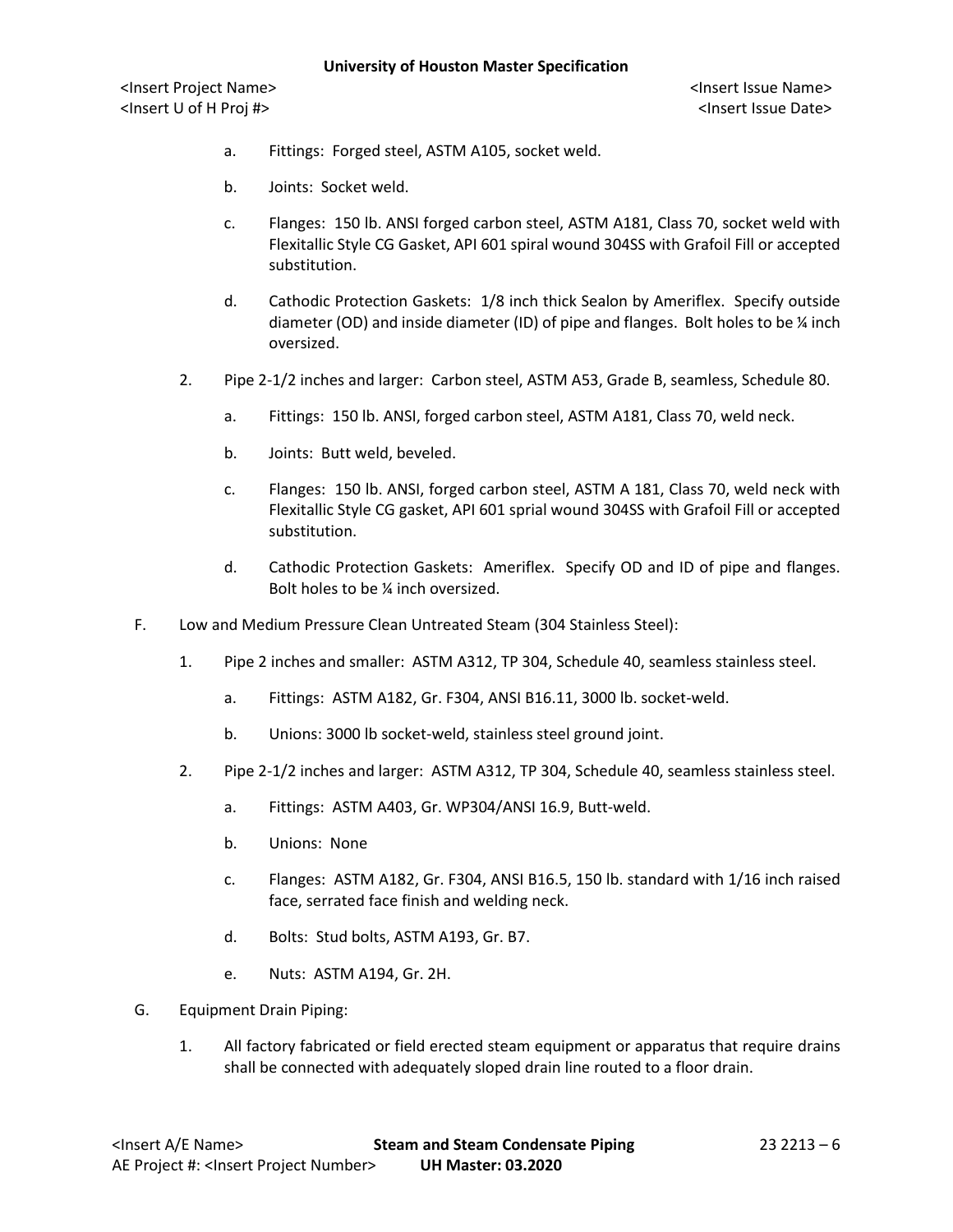- 2. All drain piping shall be one-inch minimum diameter or larger as indicated on the Drawings or required by equipment. Such piping shall be standard weight galvanized steel pipe with galvanized malleable iron screw tees at each change in direction; or Type K, hard drawn copper tubing with threaded joints and fittings.
- 3. Install screw plug in unused openings for access to rod and clean.

# 2.3 VALVES

- A. General:
	- 1. All valves used in steam systems (low and medium pressure) shall be Class 150 SWP. Class 300 valves shall be constructed of all ASTM B-61 composition. All gate, globe and angle valves shall be union bonnet design. Metal used in the stems of all bronze gate, globe and angle valves shall conform to ASTM B371 Alloy 694, ASTM B99 Alloy 651 or other corrosion resistant equivalents. Written approval by the Owner must be secured for the use of alternative materials.
	- 2. Manufacturers: NIBCO, Crane, Velan, Williams and Vogt.
	- 3. All ductile Iron body valves shall have pressure containing parts constructed of ASTM A-395. Ductile iron stem material shall meet ASTM 371 Alloy 876 silicon bronze or its equivalent. Gates and globes shall be bolted bonnet with OS&Y (outside screw and yoke) and rising stem design.
	- 4. All cast steel body valves shall have the pressure containing parts constructed of ASTM designation A-216-GR-WCB carbon steel. Gate and globe valves shall be bolted bonnet outside and screw and yoke design with pressure-temperature rating conforming to ANSI B16-34-1977. Stems shall meet ASTM designation A-186-F6 chromium stainless steel. Wedge (gate valves) may be solid or flexible type and shall meet ASTM A-182-F6 chromium stainless steel on valves from 2 inch to 6 inch. Sizes 8 inch and larger may be A-216-WCB with forged rings or overlay equal to 182-F6. Seat ring shall be hard faced carbon steel or 13 percent chromium A-182-F6 stainless. Handwheels shall be A47 Grade 35018 malleable iron or Ductile Iron ASTM A536.
	- 5. All forged steel body valves shall have the pressure containing parts constructed of ASTM 105, Grade 2 forged carbon steel. Seat and wedges shall meet ASTM A-182-F6 chromium stainless steel. Seat rings shall be hard faced. Valves shall conform to ANSI B16-34 pressure-temperature rating.
	- 6. All gate valves, globe valves, angle valves and shutoff valves of every character shall have malleable iron hand wheels, except iron body valves 2-1/2 inches and larger which may have either malleable iron or ASTM A-126 Class B, gray iron hand wheels.
	- 7. Packing for all valves shall be free of asbestos fibers and selected for the pressure-temperature service of the valve. It is incumbent upon the manufacturer to select the best quality, standard packing for the intended valve service.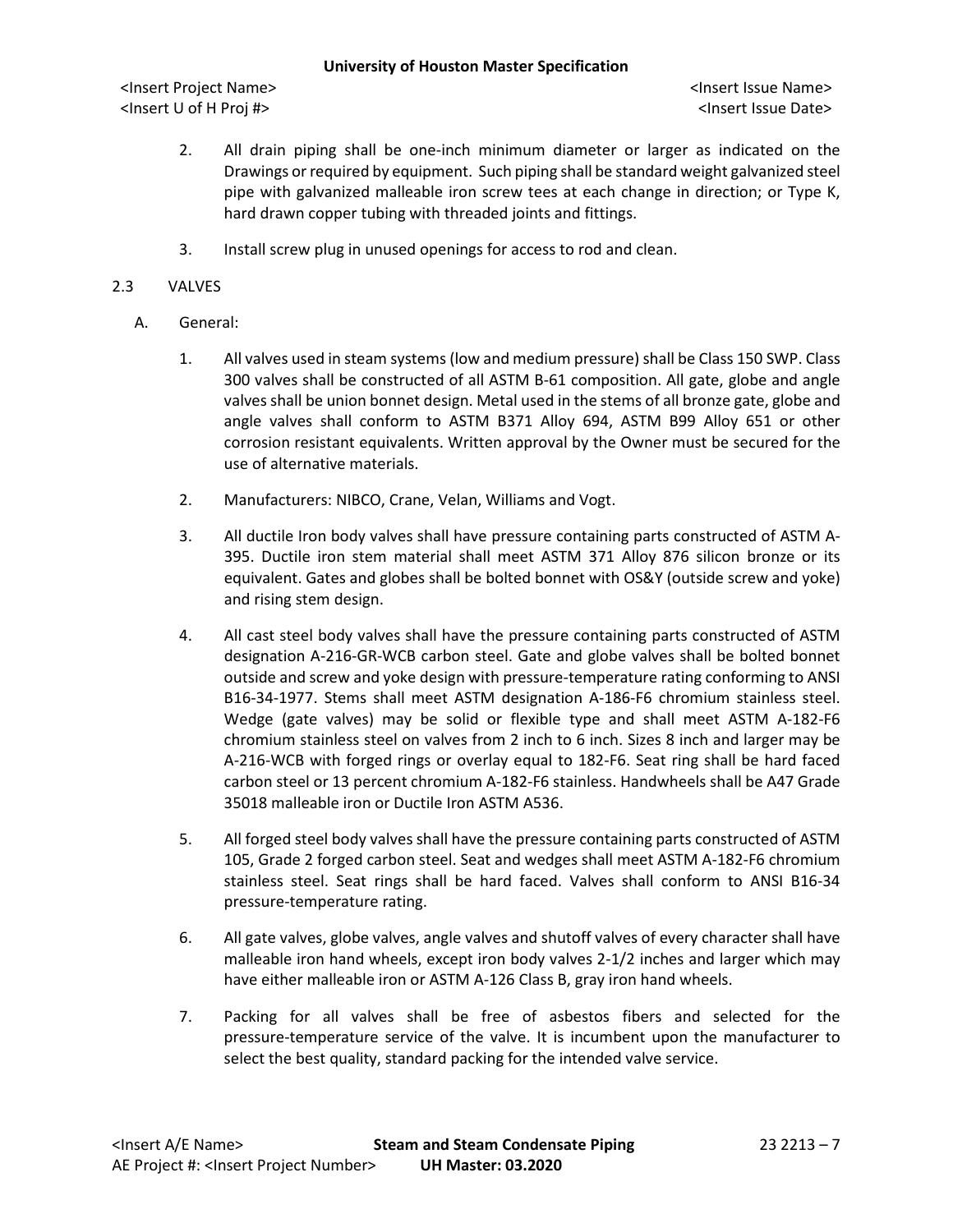- 8. Valves 6 inches and larger located with stem in horizontal position shall be drilled and tapped in accordance with MSS-SP-45 to accommodate a drain valve and equalizing bypass valve assembly.
- 9. Valve Operator: Provide valve chain operator type on all shutoff valves shown on the Drawings that are 7 feet 6 inches above finished floor and higher. Chain operator shall be chain wheel of cast iron or malleable iron and designed to provide positive grip on wheel. Provide chain guide to prevent chain from slipping or jumping on wheel. Employ rustproof chain complete with closing link of sufficient length to operate at 6 feet 6 inches above floor level.
- B. Gate Valves:
	- 1. High Pressure Steam and Trapped Condensate:
		- a. Socket Welded Pipe: 800 psig forged steel, welded bonnet, bolted gland, outside screw and yoke. Thread ends Vogt Ser. 2801 or socket weld Vogt 2801 SW.
		- b. Welded Pipe: Class 300 OS&Y, bolted flexible wedge disc. Crane Fig. No. 33 welded and flanged.
	- 2. Medium and Low Pressure Steam and Trapped Condensate:
		- a. Threaded Pipe: 150 lb., screwed, bronze gate, rising stem, union bonnet, NIBCO T-134.
		- b. Welded Pipe: 150 lb. flanged OS&Y gate valve ductile iron, NIBCO F-637-31.
	- 3. Building Condensate Return and Pumped Return:
		- a. Threaded Pipe: 150 lb., screwed, bronze gate, rising stem, union bonnet, NIBCO T-134.
		- b. Welded Pipe: 125 lb. flanged OS&Y gate valve ductile iron, NIBCO F-637-31.
	- 4. Pumped Condensate Return:
		- a. Socket Welded Pipe: 800 lb. forged steel, socket weld, Vogt 2801 SW or threaded Vogt 2801.
		- b. Welded Pipe: 150 lb. carbon steel, butt welding ends (flanged ends where designated), OS&Y bolted bonnet, flexible wedge disc. Crane No. 47 ½ XU welded, 47 XU flanged.
	- 5. Clean Steam:
		- a. Socket-welded Pipe: Stainless steel body, flanged, stainless steel solid wedge, stellite seats, rising stem, union bonnet, malleable iron handwheel impregnated Teflon packing, Class 150 (150 psi WP steam), Williams Figure S15F6-316.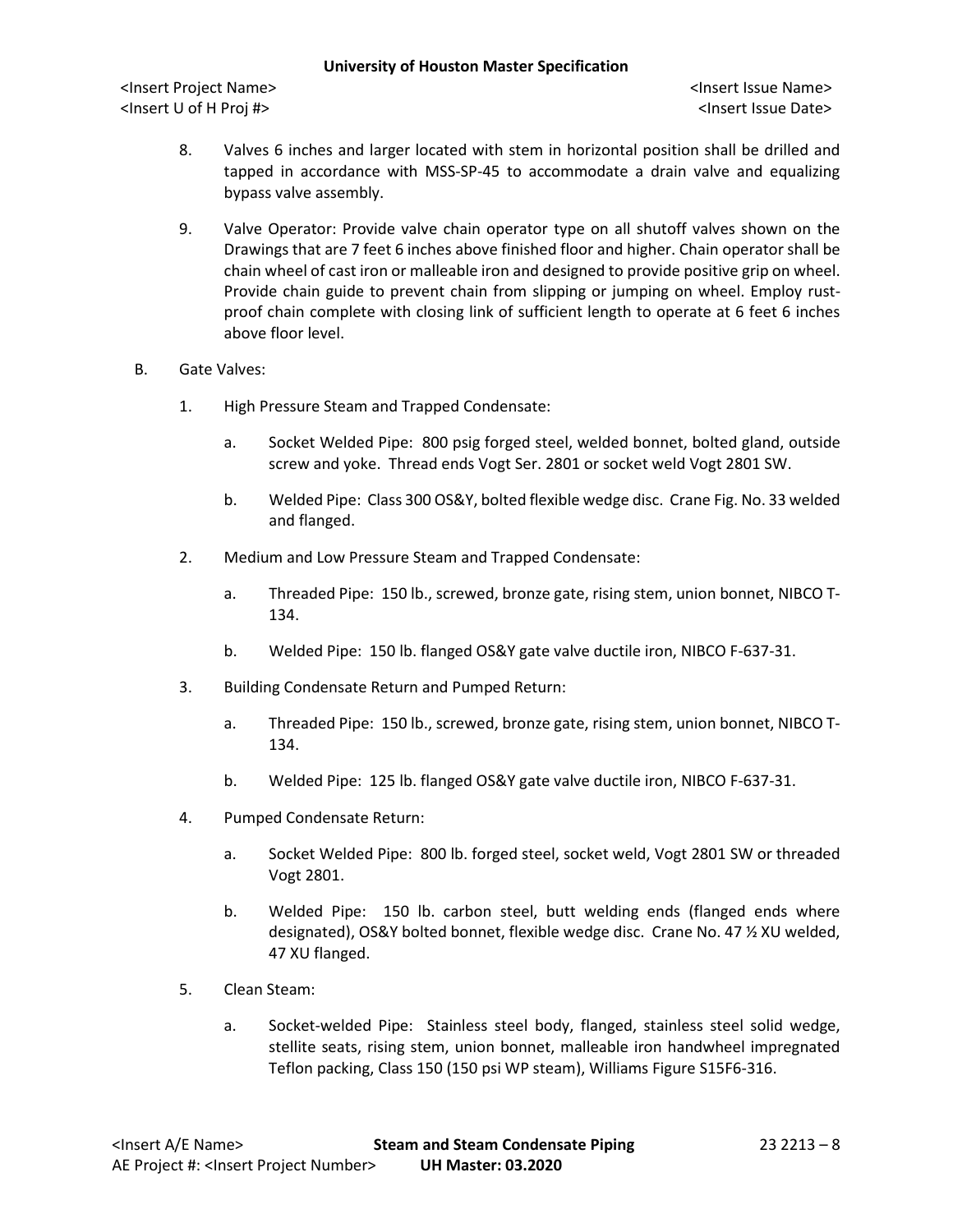- b. Welded Pipe: Stainless steel body, flanged, stainless steel solid wedge, stellite seats, impregnated Teflon packing, Class 150 (150 psi WP steam), equal to Williams Figure S15F6-316.
- c. Drain valves: Use gate valve as specified above with hose thread adapter. Provide ¾ inch minimum drain valve size except strainer blowdown valves to be blowdown connection size.
- C. Globe Valves:
	- 1. High Pressure Steam and Trapped Condensate:
		- a. Manufacturers: NIBCO, Crane, Williams, Vogt, Velan.
		- b. Socket Welded Pipe: 800 psig forged steel, welded bonnet, bolted gland, outside screw and yoke. Thread ends Vogt Ser. 2821 or socket weld Vogt 2821 SW.
	- 2. Medium Pressure Steam and Trapped Condensate:
		- a. Threaded Pipe: 200 lb., screwed, bronze globe valve, rising stem, with 500 Brinnell hardness plug disc and seat ring. NIBCO T-256-AP.
		- b. Welded Pipe: 150 lb. Flanged OS&Y globe valve ductile iron, NIBCO F-738-31.
	- 3. Low Pressure Steam and Trapped Condensate:
		- a. Threaded Pipe: 200 lb., screwed, bronze globe valve, rising stem, with 500 Brinnell hardness plug disc and seat ring. NIBCO T-256-AP.
		- b. Welded Pipe 150 lb flanged OS&Y globe valve Ductile Iron NIBCO F-738-31.
	- 4. Building Condensate Return and Pumped Return:
		- a. Threaded Pipe: 200 lb., screwed, bronze globe valve, rising stem, with 500 Brinnell hardness plug disc and sear ring. NIBCO T-256-AP.
		- b. Welded Pipe: 150 lb. flanges OS&Y globe valve Ductile Iron NIBCO F-738-31.
	- 5. Clean Steam:
		- a. Socket-welded Pipe: Stainless steel body, flanged, stainless steel disc, stellite seats, impregnated teflon packing, union or screw-over bonnet, malleable iron handwheel Class 150 (150 psi WP steam), Williams Figure S152F6-316.
		- b. Welded Pipe: Stainless steel body, flanged, stainless steel disc, stellite seats, Class 150, (150 psi WP steam), Williams Figure S152F6-316 approved equivalent model by listed manufacturers.
- D. Check Valves:
	- 1. High Pressure Steam and Trapped Condensate: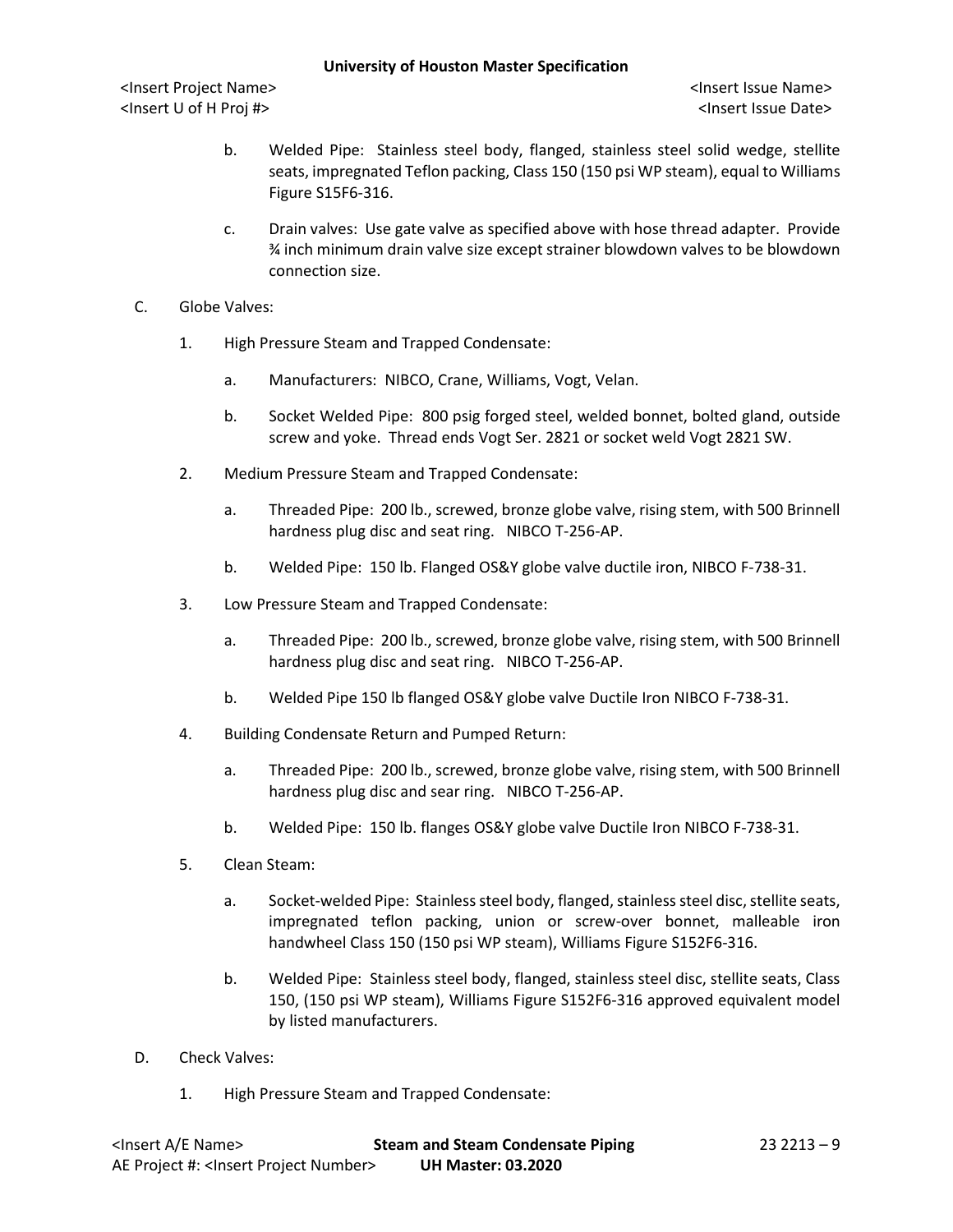- a. Socket Welded Pipe: 800 lb., forged steel, socket weld, stainless steelseat and disc, swing check. Crane No. 3682X or accepted substitution.
- b. Welded Pipe: Class 300 carbon steel, bolted cover, weld end (flanged end where designated), stainless steel seat and disc, swing check, 147XU flanged.
- c. Manufacturers: NIBCO, Crane, Williams, Velan, Vogt.
- 2. Medium Pressure Steam and Trapped Condensate:
	- a. Threaded Pipe: 150 lb., screwed, horizontal swing check valve with screwed cap. NIBCO T-433-B.
	- b. Welded Pipe: 150 lb. flanged horizontal, swing check valve, ductile iron with bolted cap. NIBCO F938-31.
- 3. Low Pressure Steam and Trapped Condensate, and Building Condensate Return, and Pumped Return:
	- a. Threaded Pipe: 150 lb., screwed, horizontal swing check valve with screwed cap NIBCO T-433-B.
	- b. Welded Pipe: 150 lb. flanged horizontal, swing check valve, ductile iron with bolted cap. NIBCO F938-31.
- 4. TECO Pumped Condensate Return:
	- a. Socket Welded Pipe: Class 600 steel body, stainless steel swing check. Crane 175- 1/2XU.
	- b. Welded Pipe: Class 150 swing check, stainless steel trim. Crane 147-1/2 XU welded, Crane 147 flanged.
- 5. Clean Steam:
	- a. Socket-welded Pipe: Stainless steel body, flanged, stainless steel disc, Class 150 (150 psi WP steam), Williams, Powell or Velan equal to Williams Figure S151F6-316.
	- b. Welded Pipe: Stainless steel body, flanged, stainless steel disc, Class 150 (150 psi WP steam), Williams Figure S151F6-316.
- E. Ball Valves:
	- 1. Two-piece bronze body rated at 150 psi steam, TFE seats, stainless steel ball and stem. NIBCO T-585-70-66.
	- 2. The following manufacturers are acceptable if they comply with the specification: NIBCO, Apollo, or Watts.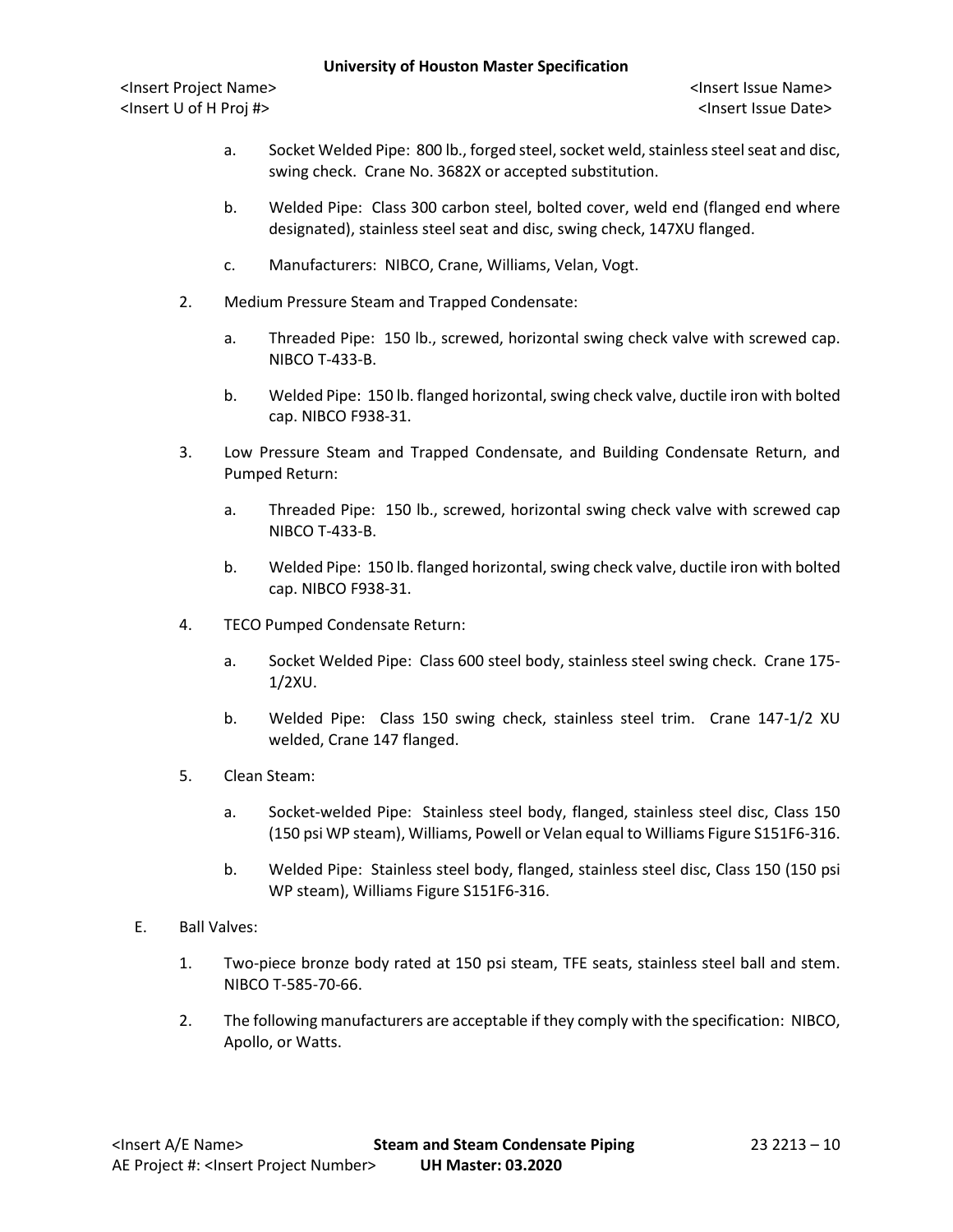#### PART 3 - EXECUTION

#### 3.1 PREPARATION

- A. Ream pipe and tube ends. Remove burrs. Bevel plain end ferrous pipe.
- B. Remove scale and dirt on inside and outside before assembly. All piping shall be clean when it is installed. Before installation it shall be checked, upended, swabbed if necessary, and all rust or dirt from storage or from lying on the ground shall be removed.
- C. Prepare piping connections to equipment with flanges or unions.
- D. After completion, fill, clean and treat systems.
- 3.2 WELDING OF STEAM SYSTEM PIPING
	- A. Steam and condensate piping and fittings shall be welded and fabricated in accordance with the latest edition of ASME/ANSI the latest editions of Standards B31.9 for all systems. Machine beveling in shop is preferred. Field beveling may be done by flame cutting to recognized standards.
	- B. Ensure complete penetration of deposited metal with base metal. Provide filler metal suitable for use with base metal. Keep inside of fittings free from globules of weld metal. All welded pipe joints shall be made by the fusion welding process, employing a metallic arc or gas welding process. All pipe shall have the ends beveled 37-1/2 degrees and all joints shall be aligned true before welding. Except as specified otherwise, all changes in direction, intersection of lines, reduction in pipe size and the like shall be made with factory-fabricated welding fittings. Mitering of pipe to form elbows, notching of straight runs to form tees, or any similar construction is not permitted.
	- C. Align piping and equipment so that no part is offset more than 1/16-inch. Set all fittings and joints square and true, and preserve alignment during welding operation. Use of alignment rods inside pipe is prohibited.
	- D. No weld shall project into the pipe so as to restrict it. Tack welds, if used, must be of the same material and made by the same procedure as the completed weld. Otherwise, remove tack welds during welding operation.
	- E. Remove all split, bent, flattened or otherwise damaged piping from the Project Site.
	- F. Remove dirt, scale and other foreign matter from the inside of piping, by swabbing or flushing, prior to the connection of piping sections, fittings, valves or equipment.
	- G. Schedule 40 pipe shall be welded with not less than three passes including one stringer/root, one filter and one lacer. Schedule 80 pipe shall be welded with not less than four passes including one stringer/root, two filler and one lacer. In all cases, however, the weld must be filled before the cap weld is added.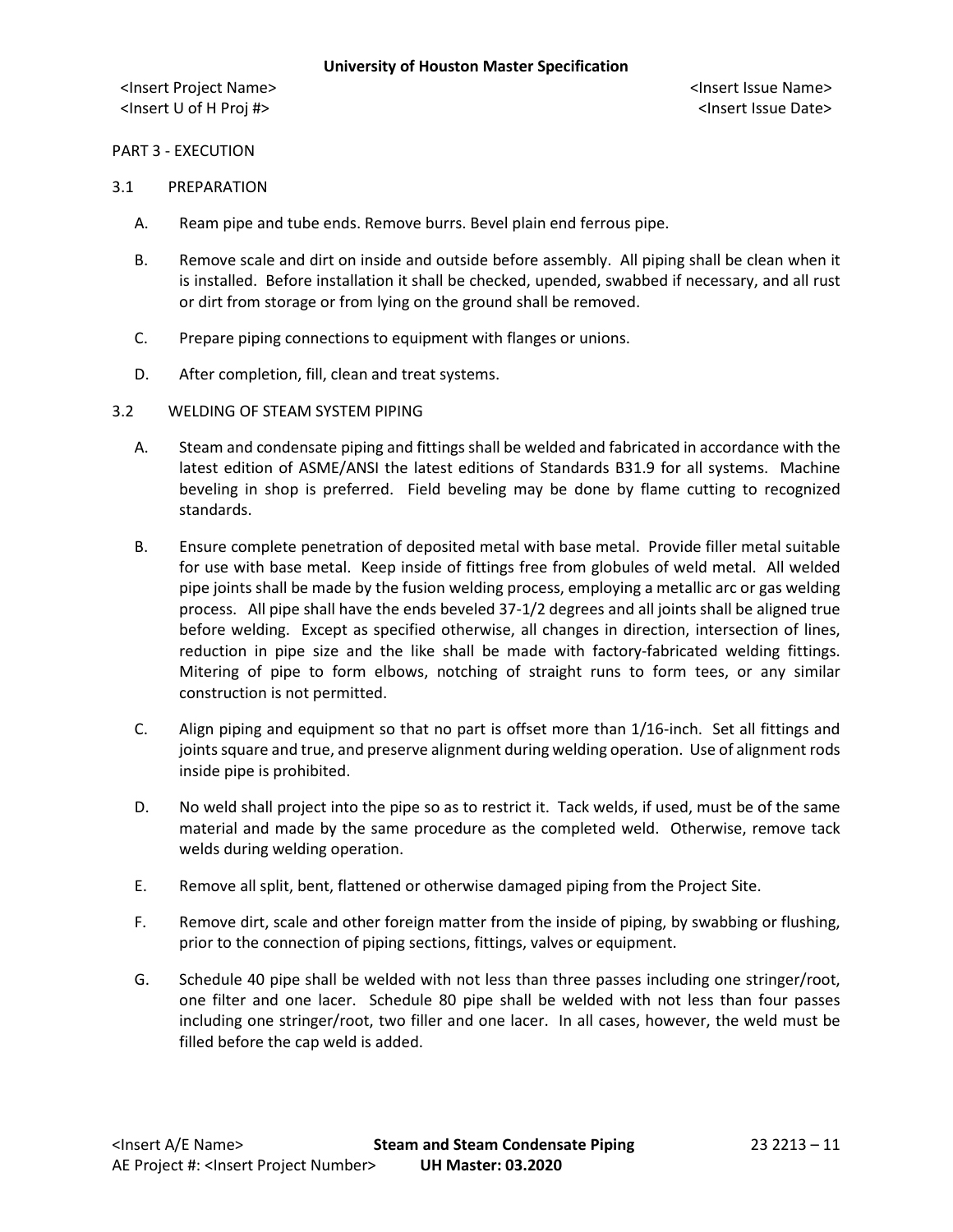### 3.3 INSTALLATION

- A. Installation shall meet or exceed all applicable federal, state and local requirements, referenced standards and conform to codes and ordinances of authorities having jurisdiction.
- B. All installation shall be in accordance with manufacturer's published recommendations.
- C. Pipe Installation:
	- 1. Direct connection of a steam exhaust, blow-off or drip pipe shall not be made with the building drainage system. Discharge into the building drainage system shall be at a temperature not higher than 140 degrees F. When higher temperatures exist, approved cooling methods shall be provided.
	- 2. All the various piping systems shall be made up straight and true and routed in an orderly manner, plumb and parallel to the building structure. Install piping to conserve building space. Coordinate location with other trades and do not interfere with use of space for other work.
	- 3. Piping shall follow as closely as possible the routes shown on Drawings, which take into consideration conditions to be met at the Project Site.
	- 4. Should any unforeseen conditions arise, lines shall be changed or rerouted after proper approval has been obtained.
	- 5. All piping shall be installed with due regard to expansion and contraction and to prevent excessive strain and stress in the piping, in connections, or in equipment to which the lines are connected.
	- 6. Group piping whenever practical at common elevations.
	- 7. Slope piping and arrange system to drain at low points. Use eccentric reducers to maintain bottom of pipe level.
	- 8. Where pipe support members are welded to structural building framing, scrape, brush clean, and apply one coat of zinc rich primer to welding.
	- 9. Provide clearance for installation of insulation, and access to valves and fittings.
	- 10. Prepare pipe, fittings, supports, and accessories for finish painting.
	- 11. Procedure of Assembling Screw Pipe Fittings:
		- a. All screw joints shall be made with taper threads, properly cut.
		- b. Joints shall be made tight with Teflon-based compound appropriate to the medium, material, and temperature range of the system. Teflon tape is not permitted.
		- c. Compound shall be applied to the pipe threads only and not to fittings.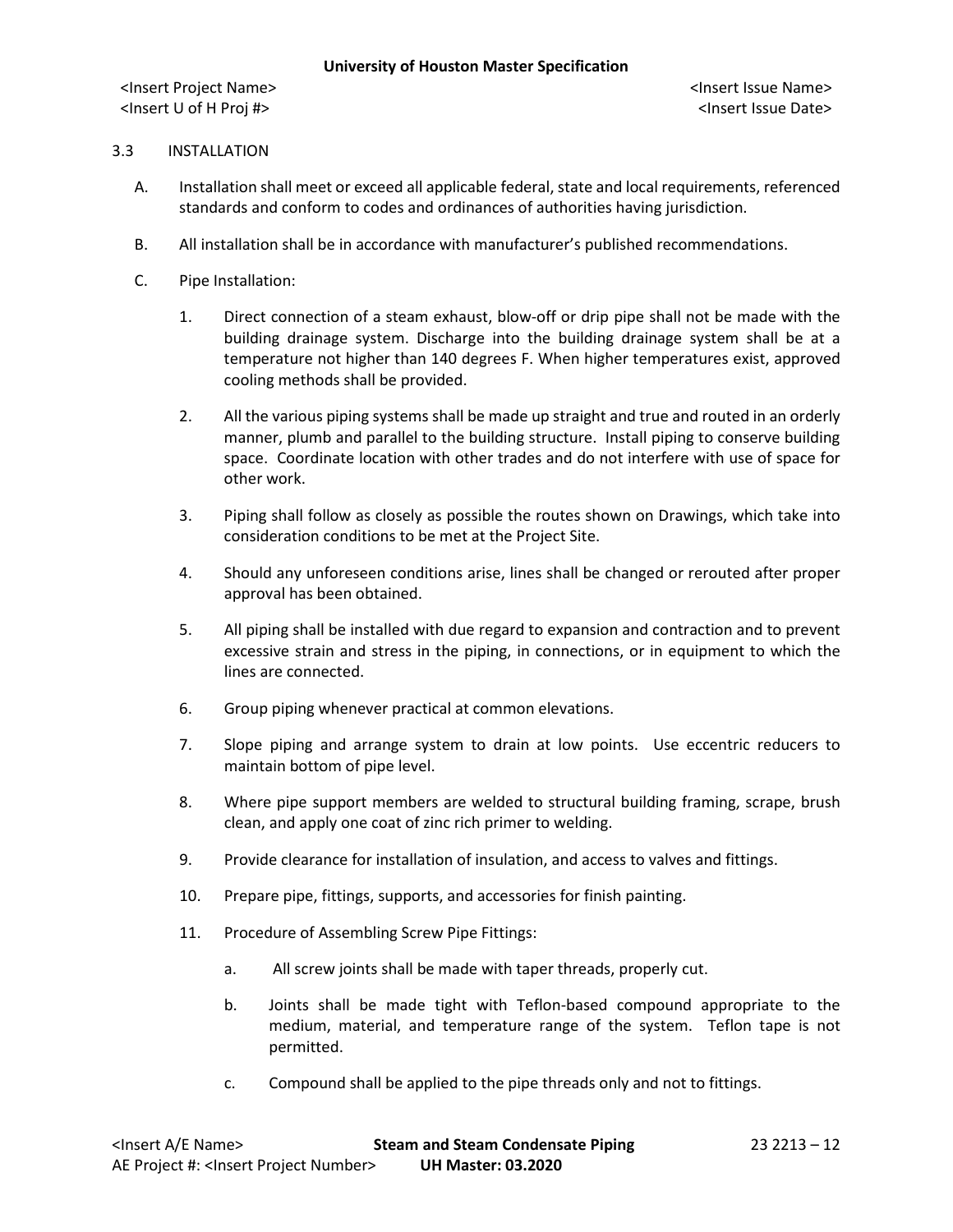- d. When threads are cut on pipes, the ends shall be carefully reamed to remove any burrs.
- e. Before installing pipe that has been cut and threaded, lengths of pipe shall be upended and hammered to remove all shavings and foreign material.
- D. Valve Installation:
	- 1. Locate all valves such that the removal of their bonnets is possible. All flanged valves shown in horizontal lines with the valve stem in a horizontal position shall be positioned so the valve stem is inclined one bolt hole above the horizontal position. Screw pattern valves placed in horizontal lines shall be installed with their valve stems at a minimum 30 degree angle above the horizontal position. All valves must be true and straight at the time the system is tested and inspected for final acceptance. Install valves as nearly as possible to the locations indicated in the Drawings. Any change in valve location must be so indicated on the Record Drawings.
	- 2. Equipment, valves, expansion joints, relief devices, strainers, etc., must be removed or isolated during the test if the pressure/force ratings of the devices are not as high as that specified for the test. Piping shall be drained and protected any time ambient temperature is below freezing.
	- 3. Where leaks occur, the pipe shall be repaired and the tests repeated. No leaks shall be corrected by peening. Defective piping and joints shall be removed and replaced.
	- 4. Provide access where valves and fittings are not exposed. Coordinate size and location of access doors with architectural drawings.
	- 5. At the end of one year, period spot checks will be made and should the valve packing show signs of hardening or causing stem corrosion, all valves supplied by the manufacturer shall be repacked by the Contractor, at no expense to the Owner, with a packing material selected by the Owner.

### 3.4 CLEANING AND FLUSHING OF STEAM SYSTEMS

- A. General:
	- 1. Thoroughly clean steam and condensate systems before placing into operation to rid systems of rust, dirt, piping compound, mill scale, oil, grease, any and all other material foreign to water being circulated.
	- 2. Exercise extreme care during construction to prevent dirt and other foreign matter from entering pipe or other parts of systems. Pipe stored on the project shall have open ends capped and equipment shall have openings fully protected. Before erection, each piece of pipe, fitting, or valve shall be visually examined and dirt removed.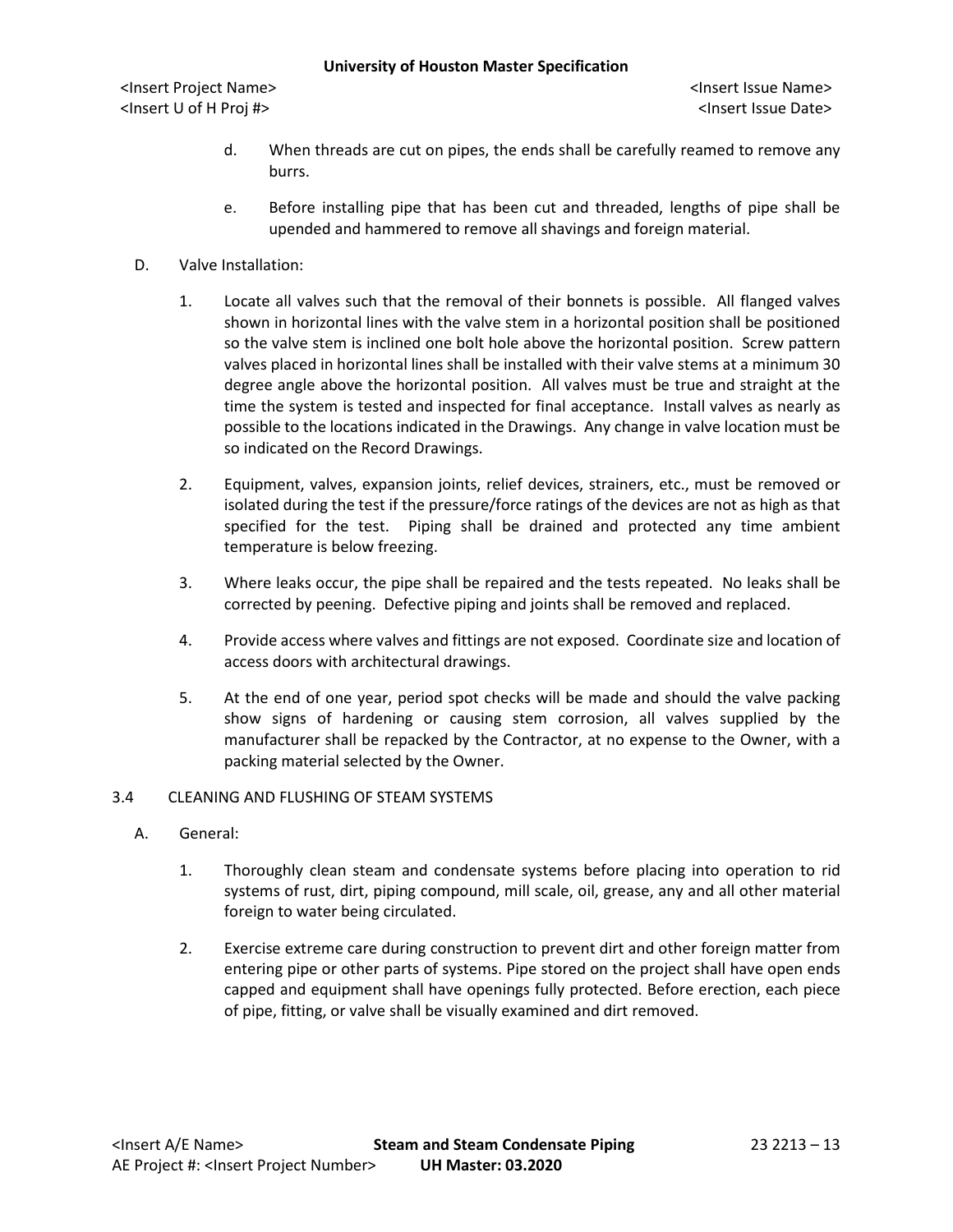- 3. Chemicals, feeding devices and water technician services shall be furnished by a single reputable manufacturer who will be responsible for the complete cleaning and flushing of the systems. Provide only chemical products that are acceptable under State and local pollution control regulations.
- 4. Add a temporary line with drain and isolate the building steam and condensate piping from the campus/building distribution piping to allow for proper circulation and cleaning of new piping in the new or modified building system.
- 5. Clean systems with a chemical compound specifically formulated for the purpose of removing the above listed foreign matter. These chemicals shall be injected to the systems, circulated and completely flushed out. Repeat the process if required. After each flushing, remove and thoroughly clean all strainers. UH representative shall be present for flushing process.
- 6. Final connection shall not be made to the campus/building loop system until the Chemical Contractor has filed with the Owner's representatives, a report stating that the systems are clean.
- B. UH Campus Systems:
	- 1. Clean piping systems thoroughly. Purge pipe of construction debris and contamination before placing the systems in service. Provide whatever temporary connections are required for cleaning, purging and circulating.
	- 2. Install temporary strainers in front of pumps, tanks, water still, solenoid valves, control valves and other equipment where permanent strainers are not indicated. Where permanent strainers are indicated, assure that the strainers are installed and screens are in place and are cleaned. Keep temporary strainers in service until the equipment has been tested, then replace straining element with a new strainer and clean and deliver the old straining elements to Owner. Fit strainers with a line size blow-off valve.
	- 3. Circulate a chemical cleaner in steam and condensate piping system to remove mill scale, grease, oil and silt. Circulate chemical cleaner for 48 hours, flush system and replace with clean water. Dispose of chemical solution in accordance with local codes. When the chemical cleaning is complete, remove, clean and reinstall all permanent screens. Notify Owner so that the reinstallation of clean strainer screens may be witnessed.
- 3.5 TESTING
	- A. Welding: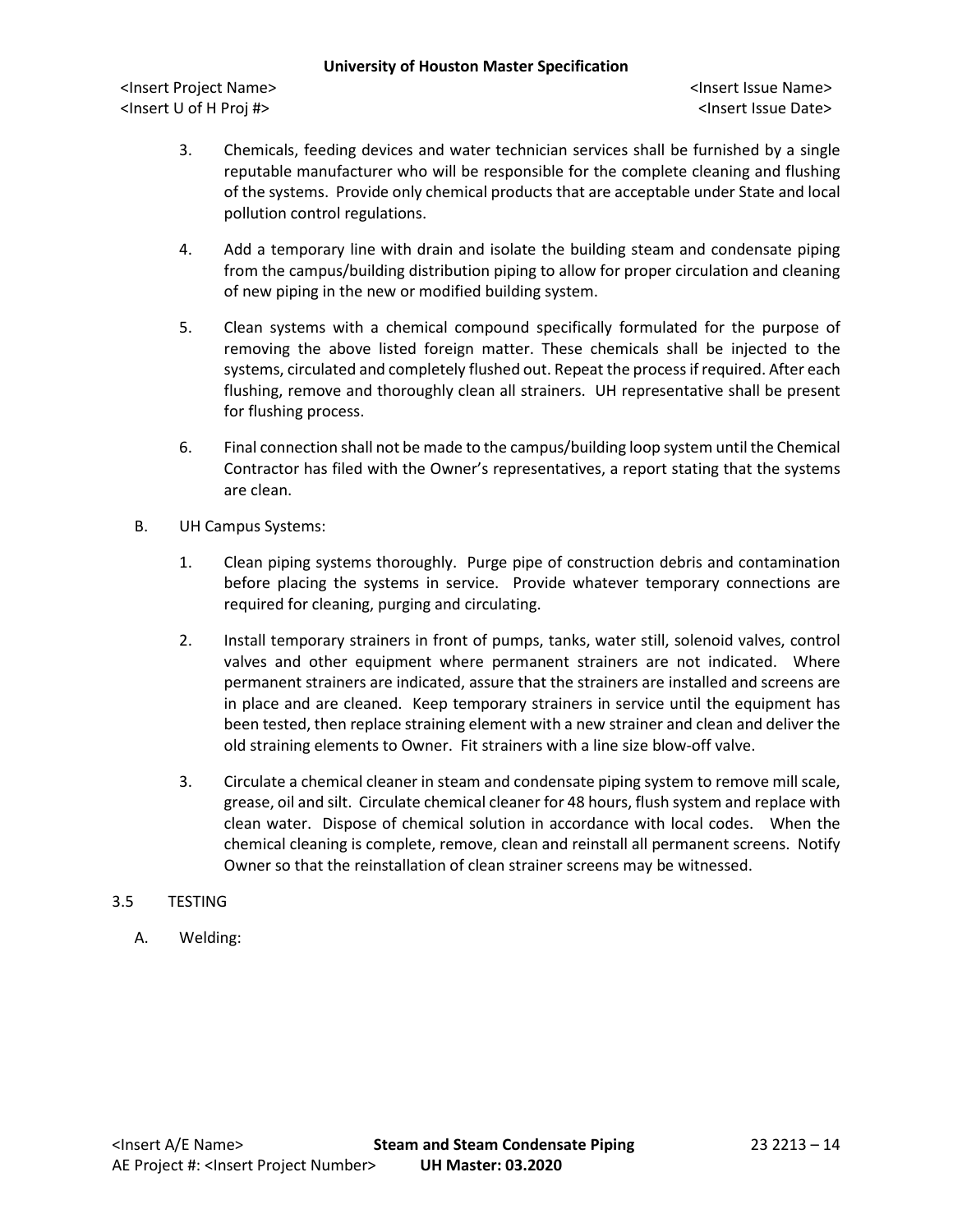- 1. All welds are subject to inspection, visual and/or x-ray, for compliance with Specifications. The Owner will, at the Owner's option, provide employees or employ a testing laboratory for the purposes of performing said inspections and/or x-ray testing. Initial visual and xray inspections will be provided by the Owner. Contractor shall be responsible for all labor, material and travel expenses involved in the re-inspection and retesting of any welds found to be unacceptable. In addition, Contractorshall be responsible for the costs involved in any and all additional testing required or recommended by ASME/ANSI Standards B31.9 and B31.3 due to the discovery of poor, unacceptable or rejected welds.
- 2. Welds lacking penetration, containing excessive porosity or cracks, or are found to be unacceptable for any reason, must be removed and replaced with an original quality weld as specified herein. All qualifying tests, welding and stress relieving procedures shall, moreover, be in accord with Standard Qualification for Welding Procedures, Welders and Welding Operators, Appendix A, Section 6 of the Code, current edition.
- B. Pipe Pressure:
	- 1. Equipment, valves, vents, expansion joints, pressure reducing stations, etc., must be removed or isolated from test pressure and/or forces if the devices are not rated for the test pressures. All water must be drained from all steam system piping and devices after test completion. Piping shall be drained and protected any time the ambient is below freezing.
	- 2. The following lines shall be tested at the stated pressure for the length of time noted:

|                   |         | <b>Testing</b> |         |
|-------------------|---------|----------------|---------|
|                   | Testing | Pressure       | Time in |
| Line              | Medium  | (psig)         | Hours   |
| Steam M.P. & L.P. | Water   | 150            | 24      |
| Steam             | Water   | 150            | 24      |
| Condensate M.P.   |         |                |         |
| Steam             | Water   | 150            | 24      |
| Condensate H.P.   |         |                |         |
| Pumped            | Water   | 150            | 24      |
| Condensate        |         |                |         |
| Return            |         |                |         |

- 3. Where leaks occur, repair pipe and repeat tests. No leaks shall be corrected by peening. Remove and replace defective piping and joints.
- 4. Condensate Return to Power Plant: